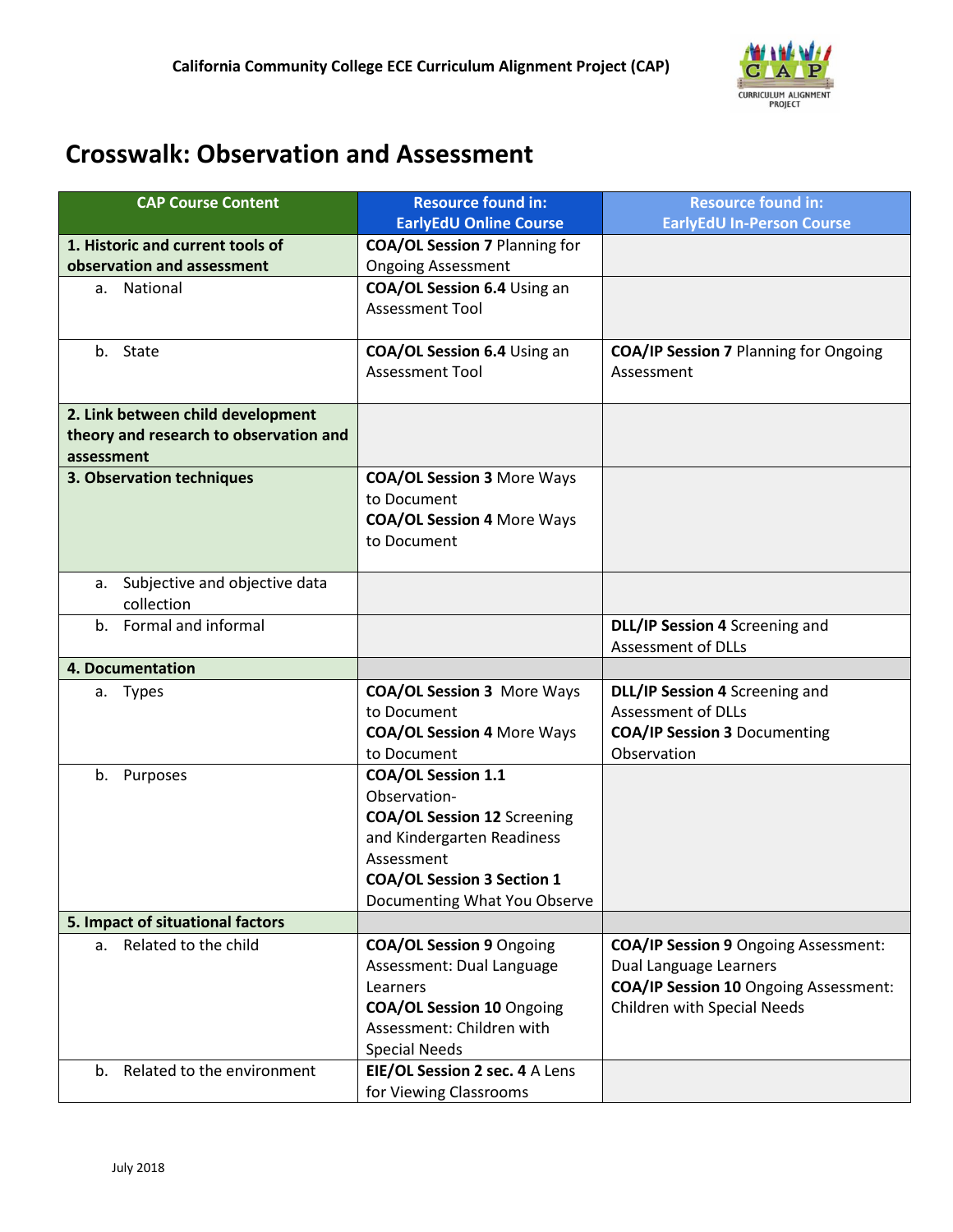

|                |                                      | EIE/OL Session 2 Sec. 5 Observe       |                                                  |
|----------------|--------------------------------------|---------------------------------------|--------------------------------------------------|
|                | <b>Behaviorally and Objectively</b>  |                                       |                                                  |
| $\mathsf{C}$ . | Related to the observer              | <b>COA/OL Session 2 A Closer Look</b> |                                                  |
|                |                                      | at Observation                        |                                                  |
|                |                                      | <b>COA/OL Session 3 More Ways</b>     |                                                  |
|                |                                      | to Document                           |                                                  |
|                | 6. Use of observation and assessment | <b>COA/OL Session 6 Child</b>         | DLL/IP Session 4 Screening and                   |
|                |                                      | <b>Observation and Assessment</b>     | <b>Assessment of DLLs</b>                        |
|                |                                      | <b>COA/OL Session 11 Interpreting</b> | COA/IP Session 11 Interpreting Data to           |
|                |                                      | Data to Improve Teaching              | <b>Improve Teaching</b>                          |
|                |                                      | <b>COA/OL Session 14 Using Data</b>   | COA/IP Session 14 Using Data to Make             |
|                |                                      | to Make Improvements                  | Improvements                                     |
|                |                                      |                                       |                                                  |
| a.             | Curriculum                           |                                       |                                                  |
| b.             | Teaching strategies                  | <b>COA/OL Session 11 sec 2</b>        | <b>DLL/IP Session 6 Adult-child Interactions</b> |
|                |                                      | <b>Making New Teaching Decisions</b>  | to promote Literacy                              |
|                |                                      |                                       | COA/IP Session 11.2 Making New                   |
|                |                                      |                                       | <b>Teaching Decisions</b>                        |
| C.             | Environments                         | <b>EIE/OL Session 2 Engaging</b>      |                                                  |
|                |                                      | Environments and the Role of          |                                                  |
|                |                                      | Observation                           |                                                  |
|                | d. Referral and intervention         | <b>COA/OL Session 12 Screening</b>    | <b>COA/IP Session 12 Screening Assessment</b>    |
|                |                                      | Assessment                            |                                                  |
| e.             | On-going cycle of curriculum         | <b>COA/OL Session 2.1 Responsive</b>  | DLL/IP Session 4 Screening and                   |
|                | development                          | Observation                           | <b>Assessment of DLLs</b>                        |
|                |                                      | <b>COA/OL Session 2.2 Focused</b>     |                                                  |
|                |                                      | Observation                           | <b>COA/IP Session 6 Ongoing Assessment</b>       |
|                |                                      | COA/OL Session 6: Sec. 2              |                                                  |
|                |                                      | <b>Foundations of Ongoing</b>         |                                                  |
|                | 7. Collaboration with families and   | Assessment                            |                                                  |
| professionals  |                                      |                                       |                                                  |
|                | a. Use of assessment data            | <b>COA/OL Session 1.2 Sharing</b>     |                                                  |
|                |                                      | Positive Observations with            |                                                  |
|                |                                      | Families                              |                                                  |
|                |                                      | <b>COA/OL Session 5 Gathering</b>     |                                                  |
|                |                                      | Information with Families and         |                                                  |
|                |                                      | Staff                                 |                                                  |
|                | b. Promoting family involvement      | <b>COA/OL Session 5 Gathering</b>     | <b>COA/IP Session 5 Gathering Information</b>    |
|                |                                      | Information with Family and           | with Families and Staff                          |
|                |                                      | Staff.                                | <b>COA/IP Session 8 Partnering with</b>          |
|                |                                      | <b>COA/OL Session 8 Partnering</b>    | Families and Children in Assessment              |
|                |                                      | with Families and Children in         | <b>COA/IP Session 13 Partnering with</b>         |
|                |                                      | Assessment                            | <b>Families When Concerns Arise</b>              |
|                |                                      | <b>COA/OL Session 10.3 Partnering</b> | FE/IP Session 7 Supporting Child                 |
|                |                                      | with Families of Children with        | Development Together: Partnering                 |
|                |                                      | Disabilities                          | <b>Around Assessment</b>                         |